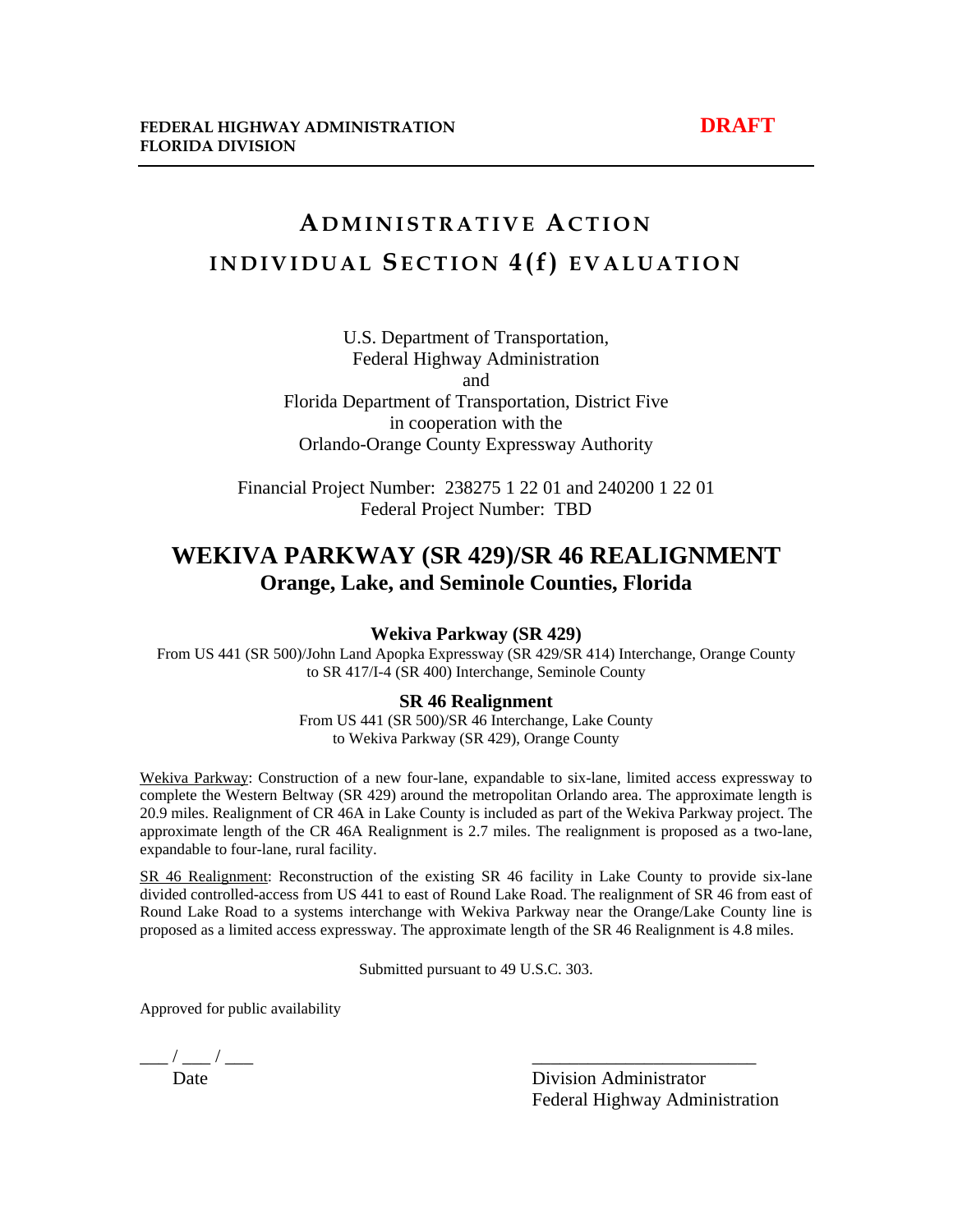# **Table of Contents**

#### **Section**

#### Page

| 1.1        |       |                                                                  |  |  |  |
|------------|-------|------------------------------------------------------------------|--|--|--|
| 1.2        |       |                                                                  |  |  |  |
| 1.3        |       |                                                                  |  |  |  |
| 1.4        |       |                                                                  |  |  |  |
| 1.5        |       |                                                                  |  |  |  |
|            | 1.5.1 |                                                                  |  |  |  |
|            | 1.5.2 |                                                                  |  |  |  |
| 1.6        |       |                                                                  |  |  |  |
|            | 1.6.1 |                                                                  |  |  |  |
|            | 1.6.2 |                                                                  |  |  |  |
|            |       |                                                                  |  |  |  |
| 2.1        |       |                                                                  |  |  |  |
| 2.2        |       |                                                                  |  |  |  |
|            |       |                                                                  |  |  |  |
| 3.1        |       |                                                                  |  |  |  |
| 3.2        |       |                                                                  |  |  |  |
|            |       |                                                                  |  |  |  |
| 4.1        |       |                                                                  |  |  |  |
|            | 4.1.1 |                                                                  |  |  |  |
|            | 4.1.2 |                                                                  |  |  |  |
|            | 4.1.3 |                                                                  |  |  |  |
|            | 4.1.4 |                                                                  |  |  |  |
|            | 4.1.5 |                                                                  |  |  |  |
|            | 4.1.6 | Individual and Composite Impacts of the Avoidance Alternative4-8 |  |  |  |
|            |       |                                                                  |  |  |  |
|            | 4.1.7 |                                                                  |  |  |  |
| 4.2        |       |                                                                  |  |  |  |
|            |       |                                                                  |  |  |  |
| 5.1        |       |                                                                  |  |  |  |
| 5.2        |       | Minimization/Mitigation of Harm to Bock House Property5-1        |  |  |  |
|            |       | Minimization/Mitigation of Harm to Strite House Property5-1      |  |  |  |
|            |       |                                                                  |  |  |  |
| 6.1        |       |                                                                  |  |  |  |
| 6.2<br>6.3 |       |                                                                  |  |  |  |